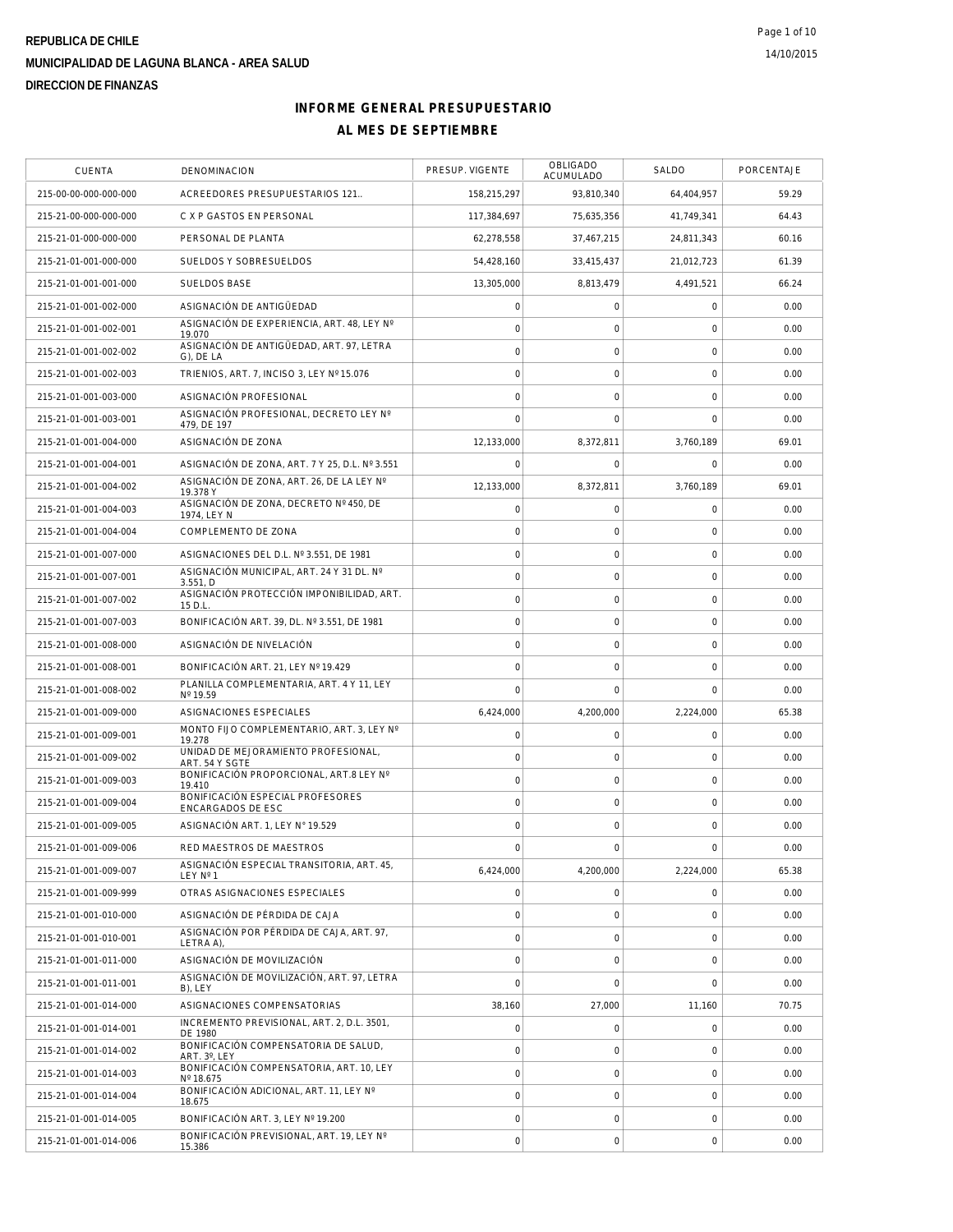| <b>CUENTA</b>         | <b>DENOMINACION</b>                                          | PRESUP. VIGENTE | OBLIGADO<br>ACUMULADO | SALDO       | PORCENTAJE |
|-----------------------|--------------------------------------------------------------|-----------------|-----------------------|-------------|------------|
| 215-21-01-001-014-007 | REMUNERACIÓN ADICIONAL, ART. 3°<br>TRANSITORIO, LEY N        | $\mathbf 0$     | $\mathbf 0$           | $\mathbf 0$ | 0.00       |
| 215-21-01-001-014-999 | OTRAS ASIGNACIONES COMPENSATORIAS                            | 38,160          | 27,000                | 11,160      | 70.75      |
| 215-21-01-001-015-000 | ASIGNACIONES SUSTITUTIVAS                                    | $\mathbf 0$     | $\mathsf O$           | $\mathbf 0$ | 0.00       |
| 215-21-01-001-015-001 | ASIGNACIÓN ÚNICA, ART. 4, LEY Nº 18.717                      | $\mathbf 0$     | $\mathbf 0$           | $\mathbf 0$ | 0.00       |
| 215-21-01-001-015-999 | OTRAS ASIGNACIONES SUSTITUTIVAS                              | $\mathbf 0$     | $\mathbf 0$           | $\mathbf 0$ | 0.00       |
| 215-21-01-001-019-000 | ASIGNACIÓN DE RESPONSABILIDAD                                | $\mathbf 0$     | $\mathsf{O}\xspace$   | $\mathbf 0$ | 0.00       |
| 215-21-01-001-019-001 | ASIGNACIÓN DE RESPONSABILIDAD JUDICIAL,<br><b>ART. 2, LE</b> | $\circ$         | $\mathsf{O}\xspace$   | $\mathbf 0$ | 0.00       |
| 215-21-01-001-019-002 | ASIGNACIÓN DE RESPONSABILIDAD DIRECTIVA                      | $\mathbf 0$     | $\mathsf O$           | 0           | 0.00       |
| 215-21-01-001-019-003 | ASIGNACIÓN DE RESPONSABILIDAD TÉCNICO<br>PEDAGÓGICA          | $\mathbf 0$     | $\mathbf 0$           | $\mathbf 0$ | 0.00       |
| 215-21-01-001-019-004 | ASIGNACIÓN DE RESPONSABILIDAD, ART. 9°,<br>DECRETO 25        | $\mathbf 0$     | $\mathsf{O}\xspace$   | $\mathbf 0$ | 0.00       |
| 215-21-01-001-025-000 | ASIGNACIÓN ARTÍCULO 1º LEY Nº 19.112                         | $\mathbf 0$     | $\mathbf 0$           | $\mathbf 0$ | 0.00       |
| 215-21-01-001-025-001 | ASIGNACIÓN ESPECIAL PROFESIONALES LEY Nº<br>15.076           | $\circ$         | $\mathsf{O}\xspace$   | $\mathbf 0$ | 0.00       |
| 215-21-01-001-025-002 | ASIGNACIÓN ESPECIAL PROFESIONALES LEY Nº<br>15.076           | $\mathbf 0$     | $\mathbf 0$           | $\mathbf 0$ | 0.00       |
| 215-21-01-001-026-000 | ASIGNACIÓN ARTÍCULO 1° LEY N° 19.432                         | $\circ$         | $\mathbf 0$           | $\mathbf 0$ | 0.00       |
| 215-21-01-001-027-000 | ASIGNACIÓN DE ESTÍMULO PERSONAL MÉDICO<br><b>DIURNO</b>      | $\mathbf 0$     | $\mathbf 0$           | $\mathbf 0$ | 0.00       |
| 215-21-01-001-028-000 | ASIGNACIONES DE ESTIMULO PERSONAL<br><b>MEDICO Y PROFESO</b> | 2,651,000       | 1,762,686             | 888,314     | 66.49      |
| 215-21-01-001-028-002 | ASIGNACION DE DESEMPEÑO EN CONDICIONES<br><b>DIFICILES</b>   | 2,651,000       | 1,762,686             | 888,314     | 66.49      |
| 215-21-01-001-031-000 | ASIGNACIÓN DE EXPERIENCIA CALIFICADA                         | $\mathbf 0$     | $\mathsf O$           | $\mathbf 0$ | 0.00       |
| 215-21-01-001-031-001 | ASIGNACIÓN DE PERFECCIONAMIENTO, ART. 49,<br>LEY Nº 1        | $\circ$         | $\mathsf{O}\xspace$   | $\mathbf 0$ | 0.00       |
| 215-21-01-001-031-002 | ASIGNACIÓN POST TÍTULO, ART. 42, LEY Nº<br>19.378            | $\mathbf 0$     | $\mathbf 0$           | 0           | 0.00       |
| 215-21-01-001-032-000 | ASIGNACIÓN DE REFORZAMIENTO<br>PROFESIONAL DIURNO            | $\circ$         | $\mathsf{O}\xspace$   | $\mathbf 0$ | 0.00       |
| 215-21-01-001-037-000 | ASIGNACIÓN ÚNICA                                             | $\mathbf 0$     | $\mathbf 0$           | $\mathbf 0$ | 0.00       |
| 215-21-01-001-038-000 | ASIGNACION ZONAS EXTREMAS                                    | 6,572,000       | 1,425,982             | 5,146,018   | 21.70      |
| 215-21-01-001-043-000 | ASIGNACIÓN INHERENTE AL CARGO LEY N°<br>18.695               | $\mathbf 0$     | $\mathbf 0$           | $\Omega$    | 0.00       |
| 215-21-01-001-044-000 | ASIGNACION DE ATENCION PRIMARIA<br><b>MUNICIPAL</b>          | 13,305,000      | 8,813,479             | 4,491,521   | 66.24      |
| 215-21-01-001-044-001 | ASIGNACION DE ATENCION PRIMARIA SALUD<br>ART. 23/25 L        | 13,305,000      | 8,813,479             | 4,491,521   | 66.24      |
| 215-21-01-001-999-000 | OTRAS ASIGNACIONES3                                          | $\mathbf 0$     | $\mathbf 0$           | $\mathbf 0$ | 0.00       |
| 215-21-01-002-000-000 | APORTES DEL EMPLEADOR                                        | 1,166,000       | 808,650               | 357,350     | 69.35      |
| 215-21-01-002-001-000 | A SERVICIOS DE BIENESTAR                                     | $\cap$          | $\Omega$              | $\Omega$    | 0.00       |
| 215-21-01-002-002-000 | OTRAS COTIZACIONES PREVISIONALES                             | 1.166.000       | 808,650               | 357,350     | 69.35      |
| 215-21-01-003-000-000 | ASIGNACIONES POR DESEMPEÑO                                   | 968,900         | $\mathsf O$           | 968,900     | 0.00       |
| 215-21-01-003-001-000 | DESEMPEÑO INSTITUCIONAL                                      | $\mathbf 0$     | $\mathbf 0$           | 0           | 0.00       |
| 215-21-01-003-001-001 | ASIGNACIÓN DE MEJORAMIENTO DE LA<br><b>GESTIÓN MUNICIPAL</b> | $\mathbf 0$     | $\mathsf{O}\xspace$   | $\mathbf 0$ | 0.00       |
| 215-21-01-003-001-002 | BONIFICACIÓN EXCELENCIA                                      | $\circ$         | $\mathsf O$           | $\mathbf 0$ | 0.00       |
| 215-21-01-003-002-000 | DESEMPEÑO COLECTIVO                                          | $\mathbf 0$     | $\mathbf 0$           | $\mathbf 0$ | 0.00       |
| 215-21-01-003-002-001 | ASIGNACIÓN DE MEJORAMIENTO DE LA<br><b>GESTIÓN MUNICIPAL</b> | $\circ$         | $\mathsf{O}\xspace$   | $\mathbf 0$ | 0.00       |
| 215-21-01-003-002-002 | ASIGNACIÓN VARIABLE POR DESEMPEÑO<br>COLECTIVO               | $\circ$         | $\mathsf O$           | 0           | 0.00       |
| 215-21-01-003-002-003 | ASIGNACIÓN DE DESARROLLO Y ESTÍMULO AL<br>DESEMPEÑO C        | $\overline{0}$  | $\mathsf{O}\xspace$   | $\mathbf 0$ | 0.00       |
| 215-21-01-003-003-000 | DESEMPEÑO INDIVIDUAL                                         | 968,900         | $\mathsf O$           | 968,900     | 0.00       |
| 215-21-01-003-003-001 | ASIGNACIÓN DE MEJORAMIENTO DE LA<br><b>GESTIÓN MUNICIPAL</b> | $\mathbf 0$     | $\mathbf 0$           | $\mathbf 0$ | 0.00       |
| 215-21-01-003-003-002 | ASIGNACIÓN DE INCENTIVO POR GESTIÓN<br><b>JURISDICCIONAL</b> | $\mathbf 0$     | $\mathbf 0$           | 0           | 0.00       |
| 215-21-01-003-003-003 | ASIGNACIÓN ESPECIAL DE INCENTIVO<br>PROFESIONAL, ART.        | $\mathbf 0$     | $\mathsf O$           | $\mathbf 0$ | 0.00       |
| 215-21-01-003-003-004 | ASIGNACIÓN VARIABLE POR DESEMPEÑO<br>INDIVIDUAL              | $\circ$         | $\mathsf{O}\xspace$   | $\mathbf 0$ | 0.00       |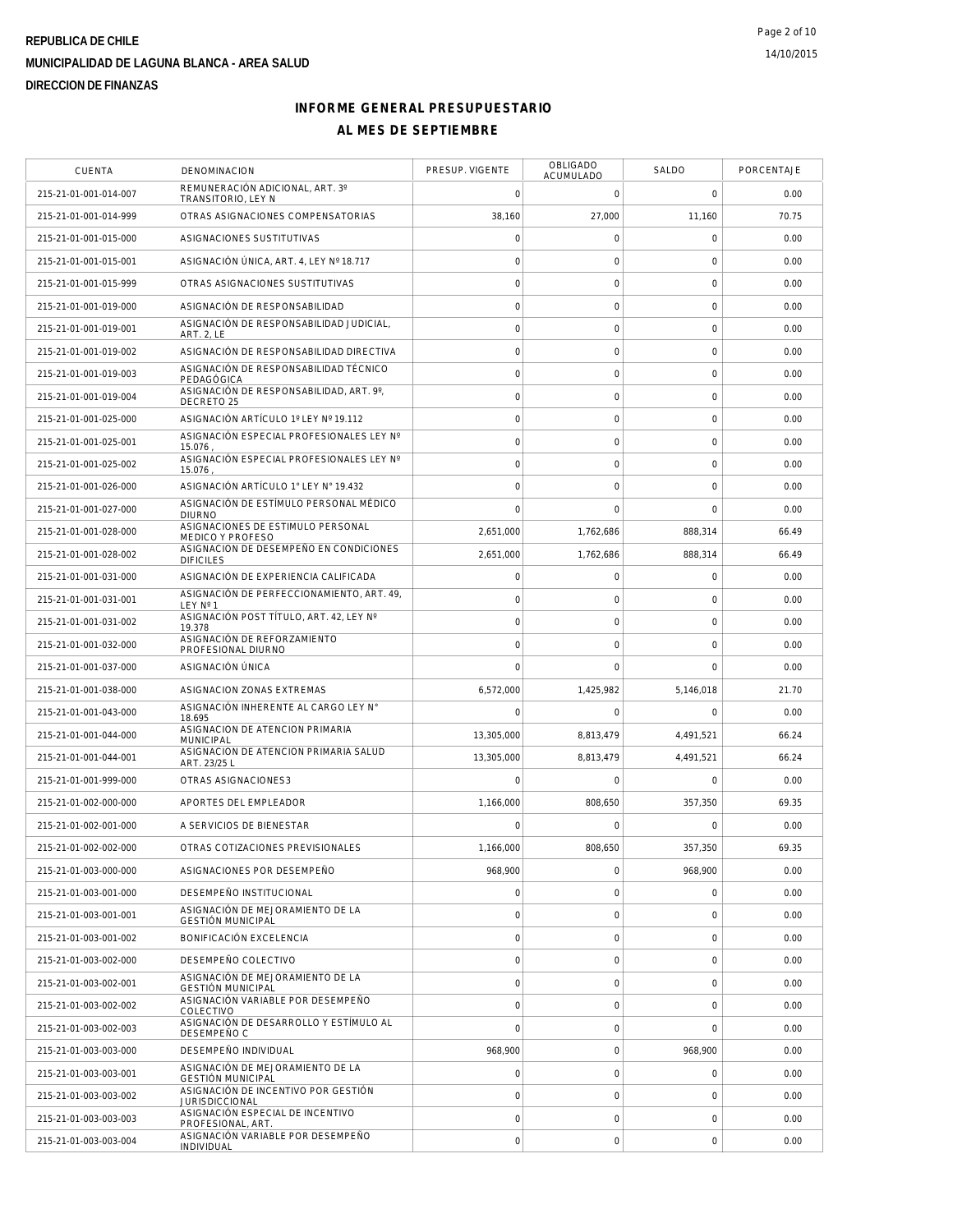| <b>CUENTA</b>         | DENOMINACION                                           | PRESUP. VIGENTE | OBLIGADO<br>ACUMULADO | SALDO          | PORCENTAJE |
|-----------------------|--------------------------------------------------------|-----------------|-----------------------|----------------|------------|
| 215-21-01-003-003-005 | ASIGNACIÓN DE MÉRITO, ART. 30, DE LA LEY Nº<br>19.378  | 968,900         | $\mathbf 0$           | 968,900        | 0.00       |
| 215-21-01-004-000-000 | REMUNERACIONES VARIABLES                               | 5,500,000       | 3,027,630             | 2,472,370      | 55.05      |
| 215-21-01-004-001-000 | ASIGNACIÓN ARTICULO 12 ° LEY N ° 19.041                | $\mathbf 0$     | $\mathsf O$           | $\mathbf 0$    | 0.00       |
| 215-21-01-004-002-000 | ASIGNACIÓN DE ESTÍMULO JORNADAS<br><b>PRIORITARIAS</b> | $\mathbf 0$     | $\mathbf 0$           | $\mathbf 0$    | 0.00       |
| 215-21-01-004-003-000 | ASIGNACIÓN ARTICULO 3 ° LEY N ° 19.264                 | $\mathbf 0$     | $\mathbf 0$           | $\mathbf 0$    | 0.00       |
| 215-21-01-004-004-000 | ASIGNACIÓN POR DESEMPEÑO DE FUNCIONES<br>CRÍTICAS      | $\mathbf 0$     | $\mathbf 0$           | $\overline{0}$ | 0.00       |
| 215-21-01-004-005-000 | TRABAJOS EXTRAORDINARIOS                               | 2.000.000       | 844,036               | 1,155,964      | 42.20      |
| 215-21-01-004-006-000 | COMISIONES DE SERVICIOS EN EL PAÍS                     | 3.500.000       | 2,183,594             | 1.316.406      | 62.39      |
| 215-21-01-004-007-000 | COMISIONES DE SERVICIOS EN EL EXTERIOR                 | $\Omega$        | $\Omega$              | $\mathbf 0$    | 0.00       |
| 215-21-01-005-000-000 | AGUINALDOS Y BONOS                                     | 215,498         | 215,498               | $\mathbf 0$    | 100.00     |
| 215-21-01-005-001-000 | AGUINALDOS                                             | 215,498         | 215,498               | $\mathbf 0$    | 100.00     |
| 215-21-01-005-001-001 | AGUINALDO DE FIESTAS PATRIAS                           | 215,498         | 215,498               | $\mathbf 0$    | 100.00     |
| 215-21-01-005-001-002 | AGUINALDO DE NAVIDAD                                   | $\mathbf 0$     | $\mathbf 0$           | $\mathbf 0$    | 0.00       |
| 215-21-01-005-002-000 | <b>BONOS DE ESCOLARIDAD</b>                            | $\circ$         | $\mathbf 0$           | $\mathbf 0$    | 0.00       |
| 215-21-01-005-003-000 | <b>BONOS ESPECIALES</b>                                | $\mathbf 0$     | $\mathsf O$           | $\mathbf 0$    | 0.00       |
| 215-21-01-005-003-001 | BONO EXTRAORDINARIO ANUAL                              | $\mathbf 0$     | $\mathbf 0$           | $\mathbf 0$    | 0.00       |
| 215-21-01-005-004-000 | BONIFICACIÓN ADICIONAL AL BONO DE<br>ESCOLARIDAD       | $\mathbf 0$     | $\Omega$              | $\mathbf 0$    | 0.00       |
| 215-21-02-000-000-000 | PERSONAL A CONTRATA                                    | 18,034,539      | 13, 163, 166          | 4.871.373      | 72.99      |
| 215-21-02-001-000-000 | SUELDOS Y SOBRESUELDOS                                 | 13.165.390      | 9,758,542             | 3,406,848      | 74.12      |
| 215-21-02-001-001-000 | <b>SUELDOS BASE</b>                                    | 4,179,500       | 2,985,291             | 1,194,209      | 71.43      |
| 215-21-02-001-002-000 | ASIGNACIÓN DE ANTIGÜEDAD                               | $\mathbf 0$     | $\mathsf O$           | $\mathbf 0$    | 0.00       |
| 215-21-02-001-002-001 | ASIGNACIÓN DE EXPERIENCIA, ART. 48, LEY Nº<br>19.070   | $\circ$         | $\mathbf 0$           | $\mathbf 0$    | 0.00       |
| 215-21-02-001-002-002 | ASIGNACIÓN DE ANTIGÜEDAD, ART. 97, LETRA<br>G), DE LA  | $\mathbf 0$     | $\mathbf 0$           | $\mathbf 0$    | 0.00       |
| 215-21-02-001-003-000 | ASIGNACIÓN PROFESIONAL                                 | $\Omega$        | $\mathbf 0$           | $\mathbf 0$    | 0.00       |
| 215-21-02-001-004-000 | ASIGNACIÓN DE ZONA                                     | 3,970,500       | 2,836,026             | 1,134,474      | 71.43      |
| 215-21-02-001-004-001 | ASIGNACIÓN DE ZONA, ART. 7 Y 25, D.L. Nº 3.551<br>D    | $\mathbf 0$     | $\mathbf 0$           | 0              | 0.00       |
| 215-21-02-001-004-002 | ASIGNACIÓN DE ZONA, ART. 26, LEY Nº 19.378 Y<br>LEY N  | 3,970,500       | 2,836,026             | 1,134,474      | 71.43      |
| 215-21-02-001-004-003 | COMPLEMENTO DE ZONA                                    | $\mathbf 0$     | $\mathbf 0$           | $\mathbf 0$    | 0.00       |
| 215-21-02-001-007-000 | ASIGNACIONES DEL D.L. Nº 3.551, DE 1981                | $\mathbf 0$     | $\mathbf 0$           | $\mathbf 0$    | 0.00       |
| 215-21-02-001-007-001 | ASIGNACIÓN MUNICIPAL, ART. 24 Y 31 D.L. Nº<br>3.551,   | $\mathbf 0$     | $\mathsf O$           | $\overline{0}$ | 0.00       |
| 215-21-02-001-007-002 | ASIGNACIÓN PROTECCIÓN IMPONIBILIDAD, ART.<br>15 D.L.   | $\circ$         | $\boldsymbol{0}$      | 0              | 0.00       |
| 215-21-02-001-008-000 | ASIGNACIÓN DE NIVELACIÓN                               | $\mathbf 0$     | $\mathbf 0$           | 0              | 0.00       |
| 215-21-02-001-008-001 | BONIFICACIÓN ART. 21. LEY Nº 19.4291                   | $\mathbf 0$     | $\mathsf{O}\xspace$   | $\mathbf 0$    | 0.00       |
| 215-21-02-001-008-002 | PLANILLA COMPLEMENTARIA, ART. 4 Y 11, LEY<br>Nº 19.59  | $\circ$         | $\mathsf O$           | $\mathbf 0$    | 0.00       |
| 215-21-02-001-009-000 | ASIGNACIONES ESPECIALES                                | $\mathbf 0$     | $\mathbf 0$           | $\mathbf 0$    | 0.00       |
| 215-21-02-001-009-001 | MONTO FIJO COMPLEMENTARIO, ART. 3. LEY Nº<br>19.2781   | $\circ$         | $\mathsf{O}\xspace$   | $\mathbf 0$    | 0.00       |
| 215-21-02-001-009-002 | UNIDAD DE MEJORAMIENTO PROFESIONAL,<br>ART. 54 Y SGTE  | $\mathbf 0$     | $\mathsf O$           | 0              | 0.00       |
| 215-21-02-001-009-003 | BONIFICACIÓN PROPORCIONAL, ART. 8. LEY Nº<br>19.4101   | $\mathbf 0$     | $\mathsf O$           | $\mathbf 0$    | 0.00       |
| 215-21-02-001-009-004 | BONIFICACIÓN ESPECIAL PROFESORES<br>ENCARGADOS DE ESC  | $\circ$         | $\mathsf O$           | $\mathbf 0$    | 0.00       |
| 215-21-02-001-009-005 | ASIGNACIÓN ART. 1, LEY Nº 19.5291                      | $\circ$         | $\mathbf 0$           | $\mathbf 0$    | 0.00       |
| 215-21-02-001-009-006 | RED MAESTROS DE MAESTROS                               | $\mathbf 0$     | $\mathbf 0$           | 0              | 0.00       |
| 215-21-02-001-009-007 | ASIGNACIÓN ESPECIAL TRANSITORIA, ART. 45,<br>LEY Nº 1  | $\mathbf 0$     | $\mathsf O$           | $\overline{0}$ | 0.00       |
| 215-21-02-001-009-999 | OTRAS ASIGNACIONES ESPECIALES                          | $\mathbf 0$     | $\mathsf{O}\xspace$   | $\mathbf 0$    | 0.00       |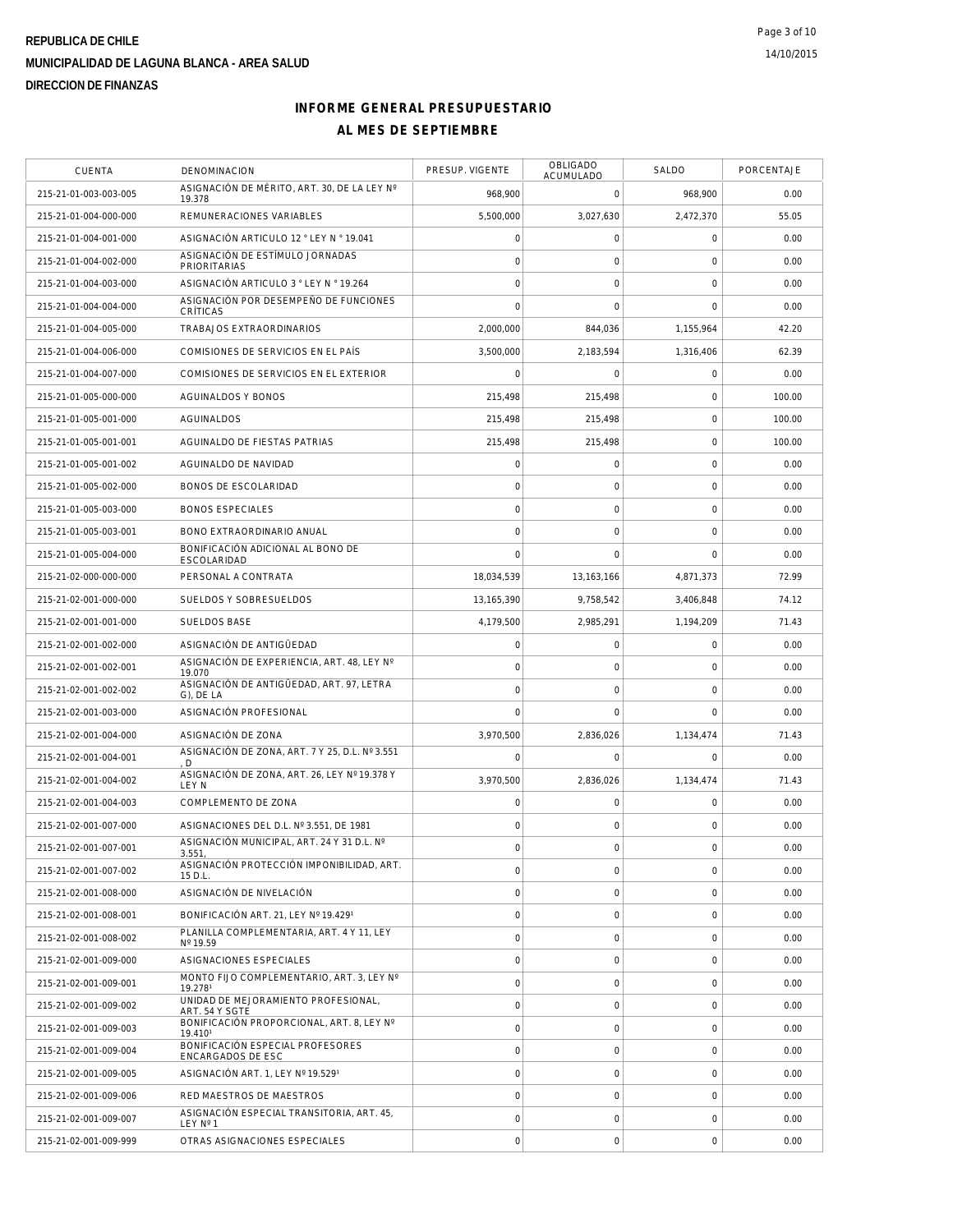| <b>CUENTA</b>         | DENOMINACION                                                 | PRESUP. VIGENTE     | <b>OBLIGADO</b><br>ACUMULADO | SALDO               | PORCENTAJE |
|-----------------------|--------------------------------------------------------------|---------------------|------------------------------|---------------------|------------|
| 215-21-02-001-010-000 | ASIGNACIÓN DE PÉRDIDA DE CAJA                                | $\mathbf 0$         | $\mathbf 0$                  | 0                   | 0.00       |
| 215-21-02-001-010-001 | ASIGNACIÓN POR PÉRDIDA DE CAJA, ART. 97,<br>LETRA A)         | $\circ$             | $\mathbf 0$                  | $\mathbf 0$         | 0.00       |
| 215-21-02-001-011-000 | ASIGNACIÓN DE MOVILIZACIÓN                                   | $\mathbf 0$         | $\mathbf 0$                  | $\mathbf 0$         | 0.00       |
| 215-21-02-001-011-001 | ASIGNACIÓN DE MOVILIZACIÓN, ART. 97, LETRA<br>B), LEY        | $\circ$             | $\mathbf 0$                  | $\mathbf 0$         | 0.00       |
| 215-21-02-001-013-000 | ASIGNACIONES COMPENSATORIAS                                  | $\circ$             | $\mathsf{O}\xspace$          | $\mathbf 0$         | 0.00       |
| 215-21-02-001-013-001 | INCREMENTO PREVISIONAL, ART. 2, D.L. 3501,<br>DE 1980        | $\mathbf 0$         | $\mathbf 0$                  | $\mathbf 0$         | 0.00       |
| 215-21-02-001-013-002 | BONIFICACIÓN COMPENSATORIA DE SALUD.<br>ART. 3. LEY N        | $\mathbf 0$         | $\mathsf{O}\xspace$          | $\mathsf{O}\xspace$ | 0.00       |
| 215-21-02-001-013-003 | BONIFICACIÓN COMPENSATORIA, ART. 10, LEY<br>Nº 18.675        | $\circ$             | $\mathsf{O}\xspace$          | $\mathbf 0$         | 0.00       |
| 215-21-02-001-013-004 | BONIFICACIÓN ADICIONAL, ART. 11, LEY Nº<br>18.6751           | $\mathbf 0$         | $\mathbf 0$                  | $\mathbf 0$         | 0.00       |
| 215-21-02-001-013-005 | BONIFICACIÓN ART. 3, LEY Nº 19.200                           | $\circ$             | $\mathbf 0$                  | $\mathbf 0$         | 0.00       |
| 215-21-02-001-013-006 | BONIFICACIÓN PREVISIONAL ART. 19, LEY Nº<br>15.386           | $\mathsf{O}\xspace$ | $\mathsf{O}\xspace$          | $\mathbf 0$         | 0.00       |
| 215-21-02-001-013-007 | REMUNERACIÓN ADICIONAL, ART. 3<br>TRANSITORIO, LEY Nº        | $\mathbf 0$         | $\mathsf{O}\xspace$          | $\mathsf{O}\xspace$ | 0.00       |
| 215-21-02-001-013-999 | OTRAS ASIGNACIONES COMPENSATORIAS                            | $\mathbf 0$         | 0                            | 0                   | 0.00       |
| 215-21-02-001-014-000 | ASIGNACIONES SUSTITUTIVAS                                    | $\circ$             | $\mathsf{O}\xspace$          | $\mathbf 0$         | 0.00       |
| 215-21-02-001-014-001 | ASIGNACIÓN ÚNICA, ART. 4, LEY Nº 18.717                      | $\mathbf 0$         | $\mathbf 0$                  | $\mathbf 0$         | 0.00       |
| 215-21-02-001-014-999 | OTRAS ASIGNACIONES SUSTITUTIVAS                              | $\circ$             | $\mathbf 0$                  | $\mathbf 0$         | 0.00       |
| 215-21-02-001-018-000 | ASIGNACIÓN DE RESPONSABILIDAD                                | $\circ$             | $\mathsf{O}\xspace$          | $\mathbf 0$         | 0.00       |
| 215-21-02-001-018-001 | ASIGNACIÓN DE RESPONSABILIDAD DIRECTIVA                      | $\mathbf 0$         | $\mathbf 0$                  | $\mathbf 0$         | 0.00       |
| 215-21-02-001-018-002 | ASIGNACIÓN DE RESPONSABILIDAD TÉCNICO<br>PEDAGÓGICA          | $\mathbf 0$         | $\mathbf 0$                  | $\mathbf 0$         | 0.00       |
| 215-21-02-001-026-000 | ASIGNACIÓN DE ESTÍMULO PERSONAL MÉDICO<br><b>DIURNO</b>      | $\bigcap$           | $\mathbf 0$                  | $\mathbf 0$         | 0.00       |
| 215-21-02-001-027-000 | ASIGNACION DE ESTIMULO PERSONAL MEDICO<br><b>Y PROFESORE</b> | 835,890             | 597,060                      | 238,830             | 71.43      |
| 215-21-02-001-027-002 | ASIGNACION POR DES. EN COND. DIFICILES ART<br><b>28 LEY</b>  | 835,890             | 597,060                      | 238,830             | 71.43      |
| 215-21-02-001-028-000 | ASIGNACIÓN ARTÍCULO 7° LEY N° 19.112                         | $\mathsf{O}\xspace$ | 0                            | $\mathbf 0$         | 0.00       |
| 215-21-02-001-029-000 | ASIGNACIÓN DE ESTÍMULO POR FALENCIA                          | $\mathbf 0$         | $\mathbf 0$                  | $\mathbf 0$         | 0.00       |
| 215-21-02-001-030-000 | ASIGNACIÓN DE EXPERIENCIA CALIFICADA                         | $\mathbf 0$         | 0                            | 0                   | 0.00       |
| 215-21-02-001-030-001 | ASIGNACIÓN DE PERFECCIONAMIENTO, ART. 49,<br>LEY N° 1        | $\mathsf{O}\xspace$ | $\mathsf{O}\xspace$          | $\mathbf 0$         | 0.00       |
| 215-21-02-001-030-002 | ASIGNACIÓN POST TÍTULO, ART. 42, LEY N°<br>19.378            | $\mathbf 0$         | $\mathbf 0$                  | $\mathbf 0$         | 0.00       |
| 215-21-02-001-031-000 | ASIGNACIÓN DE REFORZAMIENTO<br>PROFESIONAL DIURNO            | $\circ$             | $\mathbf 0$                  | $\mathbf 0$         | 0.00       |
| 215-21-02-001-036-000 | ASIGNACIÓN ÚNICA                                             | $\circ$             | $\Omega$                     | $\Omega$            | 0.00       |
| 215-21-02-001-037-000 | ASIGNACIÓN ZONAS EXTREMAS                                    | $\mathbf 0$         | 354,874                      | $-354,874$          | 0.00       |
| 215-21-02-001-042-000 | ASIGNACION DE ATENCION PRIMARIA<br><b>MUNICIPAL</b>          | 4,179,500           | 2,985,291                    | 1,194,209           | 71.43      |
| 215-21-02-001-999-000 | OTRAS ASIGNACIONES4                                          | $\Omega$            | $\mathbf 0$                  | $\mathbf 0$         | 0.00       |
| 215-21-02-002-000-000 | APORTES DEL EMPLEADOR                                        | 318,000             | 292,865                      | 25,135              | 92.10      |
| 215-21-02-002-001-000 | A SERVICIOS DE BIENESTAR                                     | $\overline{0}$      | $\mathbf 0$                  | $\Omega$            | 0.00       |
| 215-21-02-002-002-000 | OTRAS COTIZACIONES PREVISIONALES                             | 318,000             | 292,865                      | 25,135              | 92.10      |
| 215-21-02-003-000-000 | ASIGNACIONES POR DESEMPEÑO                                   | 4,007,000           | 2,835,000                    | 1,172,000           | 70.75      |
| 215-21-02-003-001-000 | DESEMPENO INSTITUCIONAL                                      | $\mathbf 0$         | $\mathbf 0$                  | 0                   | 0.00       |
| 215-21-02-003-001-001 | ASIGNACIÓN DE MEJORAMIENTO DE LA<br><b>GESTIÓN MUNICIPAL</b> | $\mathsf{O}\xspace$ | $\mathsf{O}\xspace$          | $\mathbf 0$         | 0.00       |
| 215-21-02-003-001-002 | BONIFICACIÓN EXCELENCIA                                      | $\mathbf 0$         | $\mathbf 0$                  | $\mathbf 0$         | 0.00       |
| 215-21-02-003-002-000 | DESEMPEÑO COLECTIVO                                          | $\circ$             | $\mathbf 0$                  | $\mathbf 0$         | 0.00       |
| 215-21-02-003-002-001 | ASIGNACIÓN DE MEJORAMIENTO DE LA<br><b>GESTIÓN MUNICIPAL</b> | $\circ$             | $\mathsf{O}\xspace$          | $\mathbf 0$         | 0.00       |
| 215-21-02-003-002-002 | ASIGNACIÓN VARIABLE POR DESEMPEÑO<br>COLECTIVO               | $\mathsf{O}\xspace$ | $\mathbf 0$                  | $\mathbf 0$         | 0.00       |
| 215-21-02-003-002-003 | ASIGNACIÓN DE DESARROLLO Y ESTÍMULO AL<br>DESEMPEÑO C        | $\mathbf 0$         | $\mathsf{O}\xspace$          | 0                   | 0.00       |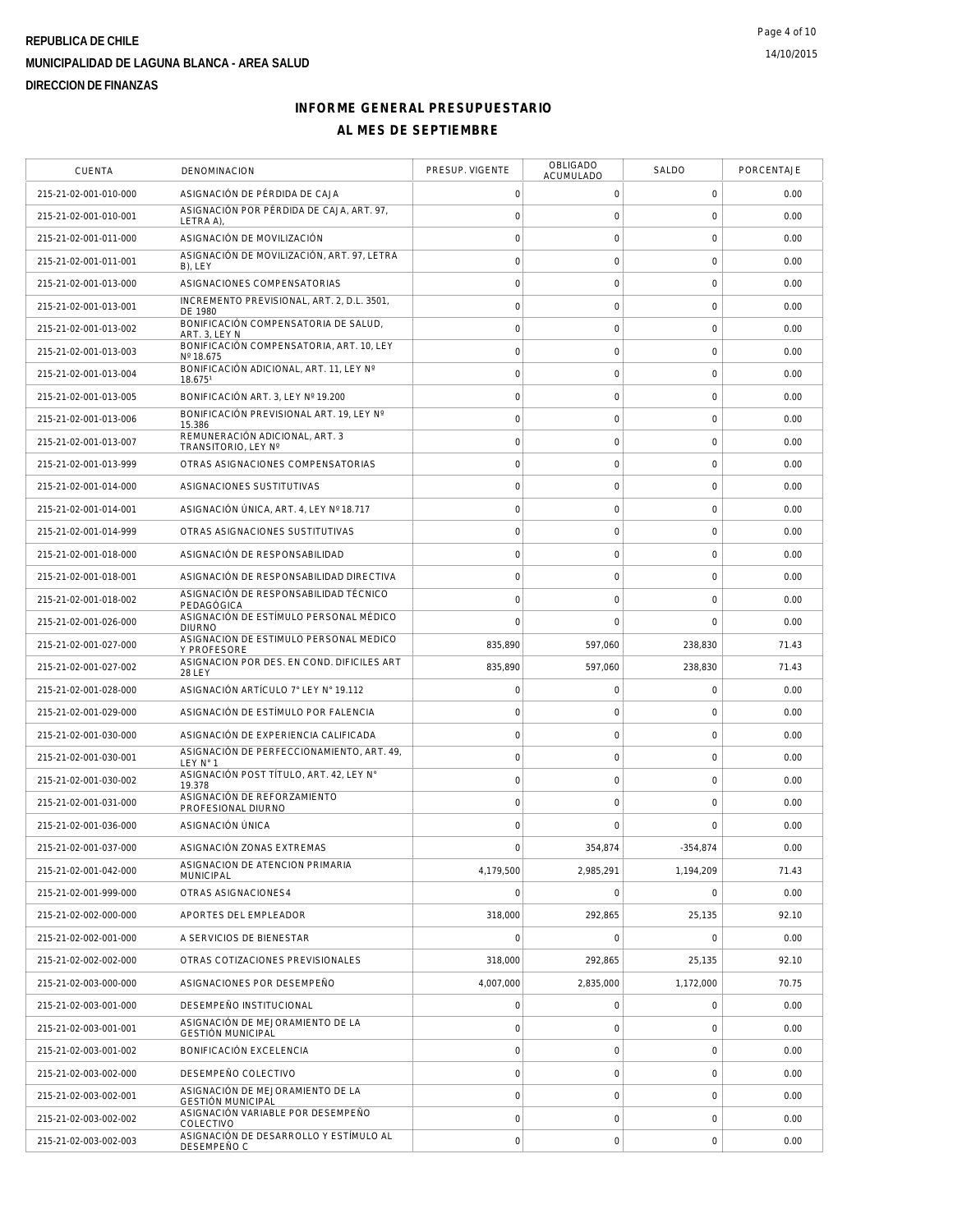| <b>CUENTA</b>         | DENOMINACION                                                 | PRESUP. VIGENTE     | <b>OBLIGADO</b><br><b>ACUMULADO</b> | SALDO          | PORCENTAJE |
|-----------------------|--------------------------------------------------------------|---------------------|-------------------------------------|----------------|------------|
| 215-21-02-003-003-000 | DESEMPEÑO INDIVIDUAL                                         | 4,007,000           | 2,835,000                           | 1,172,000      | 70.75      |
| 215-21-02-003-003-001 | ASIGNACIÓN DE MEJORAMIENTO DE LA<br><b>GESTIÓN MUNICIPAL</b> | $\mathbf 0$         | $\mathbf 0$                         | $\mathbf 0$    | 0.00       |
| 215-21-02-003-003-002 | ASIGNACIÓN ESPECIAL DE INCENTIVO<br>PROFESIONAL, ART.        | 4,007,000           | 2,835,000                           | 1,172,000      | 70.75      |
| 215-21-02-003-003-003 | ASIGNACIÓN VARIABLE POR DESEMPEÑO<br>INDIVIDUAL              | $\mathbf 0$         | $\mathbf 0$                         | $\mathbf 0$    | 0.00       |
| 215-21-02-003-003-004 | ASIGNACIÓN DE MÉRITO, ART. 30, DE LA LEY Nº<br>19.378        | $\bigcap$           | $\mathbf 0$                         | $\Omega$       | 0.00       |
| 215-21-02-004-000-000 | REMUNERACIONES VARIABLES                                     | 500,000             | 232,610                             | 267,390        | 46.52      |
| 215-21-02-004-001-000 | ASIGNACIÓN ARTÍCULO 12, LEY Nº 19.041                        | $\mathsf{O}\xspace$ | $\mathsf{O}\xspace$                 | $\mathbf 0$    | 0.00       |
| 215-21-02-004-002-000 | ASIGNACIÓN DE ESTÍMULO JORNADAS<br><b>PRIORITARIAS</b>       | $\circ$             | $\mathsf{O}\xspace$                 | $\mathbf 0$    | 0.00       |
| 215-21-02-004-003-000 | ASIGNACIÓN ARTÍCULO 3º LEY Nº 19.264                         | $\circ$             | $\mathbf 0$                         | $\mathbf 0$    | 0.00       |
| 215-21-02-004-004-000 | ASIGNACIÓN POR DESEMPEÑO DE FUNCIONES<br>CRÍTICAS            | $\mathbf 0$         | $\mathbf 0$                         | 0              | 0.00       |
| 215-21-02-004-005-000 | TRABAJOS EXTRAORDINARIOS                                     | $\overline{0}$      | $\mathbf 0$                         | $\mathbf 0$    | 0.00       |
| 215-21-02-004-006-000 | COMISIONES DE SERVICIOS EN EL PAÍS                           | 500,000             | 232,610                             | 267,390        | 46.52      |
| 215-21-02-004-007-000 | COMISIONES DE SERVICIOS EN EL EXTERIOR                       | $\mathbf 0$         | $\mathbf 0$                         | $\mathbf 0$    | 0.00       |
| 215-21-02-005-000-000 | <b>AGUINALDOS Y BONOS</b>                                    | 44,149              | 44,149                              | $\mathbf 0$    | 100.00     |
| 215-21-02-005-001-000 | AGUINALDOS                                                   | 44,149              | 44,149                              | $\mathbf 0$    | 100.00     |
| 215-21-02-005-001-001 | AGUINALDO DE FIESTAS PATRIAS                                 | 44,149              | 44,149                              | $\mathbf 0$    | 100.00     |
| 215-21-02-005-001-002 | AGUINALDO DE NAVIDAD                                         | $\mathbf 0$         | $\mathsf{O}\xspace$                 | $\mathbf 0$    | 0.00       |
| 215-21-02-005-002-000 | <b>BONO DE ESCOLARIDAD</b>                                   | $\circ$             | $\mathbf 0$                         | $\mathbf 0$    | 0.00       |
| 215-21-02-005-003-000 | <b>BONOS ESPECIALES</b>                                      | $\circ$             | $\mathbf 0$                         | $\mathbf 0$    | 0.00       |
| 215-21-02-005-003-001 | BONO EXTRAORDINARIO ANUAL                                    | $\overline{0}$      | $\mathbf 0$                         | $\mathbf 0$    | 0.00       |
| 215-21-02-005-004-000 | BONIFICACIÓN ADICIONAL AL BONO DE<br>ESCOLARIDAD             | $\mathbf 0$         | $\mathbf 0$                         | $\mathbf 0$    | 0.00       |
| 215-21-03-000-000-000 | OTRAS REMUNERACIONES                                         | 37,071,600          | 25,004,975                          | 12,066,625     | 67.45      |
| 215-21-03-001-000-000 | HONORARIOS A SUMA ALZADA - PERSONAS<br>NATURALES             | 32,808,000          | 21,780,369                          | 11,027,631     | 66.39      |
| 215-21-03-002-000-000 | HONORARIOS ASIMILADOS A GRADOS                               | $\circ$             | $\mathsf{O}\xspace$                 | $\mathbf 0$    | 0.00       |
| 215-21-03-003-000-000 | <b>JORNALES</b>                                              | $\mathbf 0$         | $\mathbf 0$                         | 0              | 0.00       |
| 215-21-03-004-000-000 | REMUNERACIONES REGULADAS POR EL<br>CÓDIGO DEL TRABAJO        | $\mathbf 0$         | $\Omega$                            | $\mathbf 0$    | 0.00       |
| 215-21-03-005-000-000 | SUPLENCIAS Y REEMPLAZOS                                      | 4,263,600           | 3,224,606                           | 1,038,994      | 75.63      |
| 215-21-03-006-000-000 | PERSONAL A TRATO Y/O TEMPORAL                                | $\mathbf 0$         | $\mathbf 0$                         | $\mathbf 0$    | 0.00       |
| 215-21-03-007-000-000 | ALUMNOS EN PRÁCTICA                                          | $\mathbf 0$         | $\mathbf 0$                         | $\mathbf 0$    | 0.00       |
| 215-21-03-999-000-000 | <b>OTRAS</b>                                                 | $\mathbf 0$         | $\mathsf{O}\xspace$                 | 0              | 0.00       |
| 215-21-03-999-001-000 | ASIGNACIÓN ART. 1, LEY Nº 19.464                             | $\mathbf 0$         | $\mathsf{O}\xspace$                 | 0              | 0.00       |
| 215-21-03-999-999-000 | <b>OTRAS</b>                                                 | $\mathbf 0$         | $\mathbf 0$                         | 0              | 0.00       |
| 215-21-04-000-000-000 | OTRAS GASTOS EN PERSONAL                                     | $\circ$             | $\mathbf 0$                         | $\mathbf 0$    | 0.00       |
| 215-21-04-001-000-000 | ASIGNACIÓN DE TRASLADO                                       | $\mathbf 0$         | $\mathbf 0$                         | $\mathbf 0$    | 0.00       |
| 215-21-04-001-001-000 | ASIGNACIÓN POR CAMBIO DE RESIDENCIA, ART.<br>97, LETR        | $\mathbf 0$         | $\mathbf 0$                         | $\overline{0}$ | 0.00       |
| 215-21-04-003-000-000 | DIETAS A JUNTAS, CONCEJOS Y COMISIONES                       | $\circ$             | $\mathsf{O}\xspace$                 | $\mathbf 0$    | 0.00       |
| 215-21-04-003-001-000 | DIETAS A CONCEJALES                                          | $\mathbf 0$         | $\mathbf 0$                         | 0              | 0.00       |
| 215-21-04-003-002-000 | GASTOS POR COMISIONES Y<br>REPRESENTACIONES DEL MUNIC        | $\circ$             | $\mathsf{O}\xspace$                 | $\mathbf 0$    | 0.00       |
| 215-21-04-003-003-000 | OTROS GASTOS                                                 | $\circ$             | $\mathsf{O}\xspace$                 | $\mathbf 0$    | 0.00       |
| 215-21-04-004-000-000 | PRESTACIONES DE SERVICIOS EN PROGRAMAS<br>COMUNITARIO        | $\mathbf 0$         | $\mathbf 0$                         | $\mathbf 0$    | 0.00       |
| 215-21-04-004-001-000 | PRESTACIONES DE SERVICIOS EN PROGRAMAS<br>COMUNITARIO        | $\mathbf 0$         | $\mathbf 0$                         | $\mathbf 0$    | 0.00       |
| 215-22-00-000-000-000 | C X P BIENES Y SERVICIOS DE CONSUMO                          | 37,730,600          | 17,617,209                          | 20,113,391     | 46.69      |
| 215-22-01-000-000-000 | ALIMENTOS Y BEBIDAS                                          | $\mathsf{O}\xspace$ | $\boldsymbol{0}$                    | 0              | 0.00       |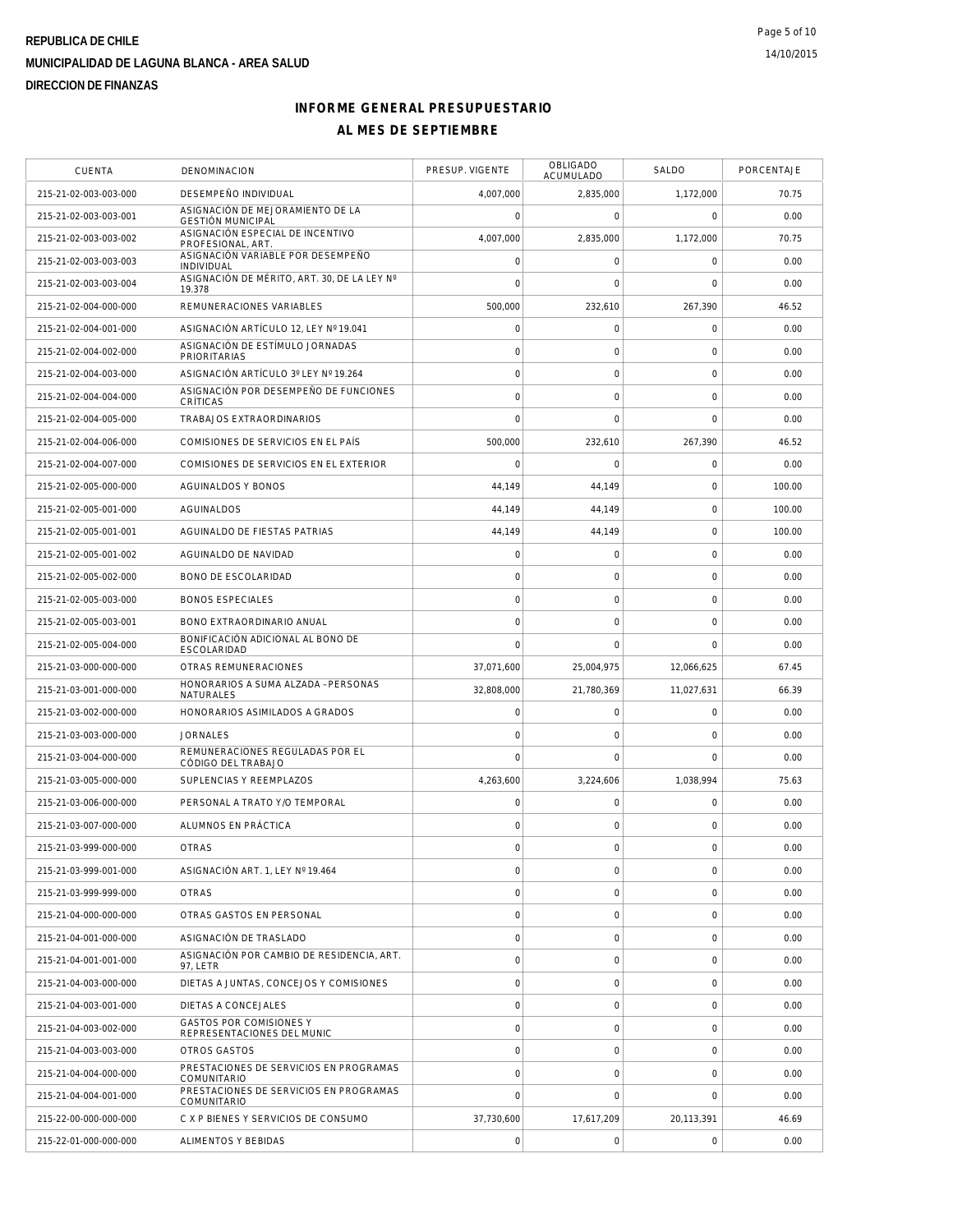| <b>CUENTA</b>         | DENOMINACION                                                | PRESUP. VIGENTE     | <b>OBLIGADO</b><br><b>ACUMULADO</b> | SALDO          | PORCENTAJE |
|-----------------------|-------------------------------------------------------------|---------------------|-------------------------------------|----------------|------------|
| 215-22-01-001-000-000 | PARA PERSONAS                                               | $\mathbf 0$         | $\mathbf 0$                         | 0              | 0.00       |
| 215-22-01-002-000-000 | PARA ANIMALES                                               | $\mathbf 0$         | $\mathbf 0$                         | $\overline{0}$ | 0.00       |
| 215-22-02-000-000-000 | TEXTILES, VESTUARIO Y CALZADO                               | 875,600             | 257,790                             | 617,810        | 29.44      |
| 215-22-02-001-000-000 | TEXTILES Y ACABADOS TEXTILES                                | 115,600             | $\Omega$                            | 115,600        | 0.00       |
| 215-22-02-002-000-000 | VESTUARIO, ACCESORIOS Y PRENDAS<br><b>DIVERSAS</b>          | 400,000             | 257,790                             | 142,210        | 64.45      |
| 215-22-02-003-000-000 | CALZADO                                                     | 360,000             | $\mathsf{O}\xspace$                 | 360,000        | 0.00       |
| 215-22-03-000-000-000 | COMBUSTIBLES Y LUBRICANTES                                  | 8,000,000           | 4,997,467                           | 3,002,533      | 62.47      |
| 215-22-03-001-000-000 | PARA VEHÍCULOS                                              | 8,000,000           | 4,997,467                           | 3,002,533      | 62.47      |
| 215-22-03-002-000-000 | PARA MAQUINARIAS, EQUIPOS DE<br>PRODUCCIÓN, TRACCIÓN        | $\mathbf 0$         | $\mathbf 0$                         | $\mathbf 0$    | 0.00       |
| 215-22-03-003-000-000 | PARA CALEFACCIÓN                                            | $\mathbf 0$         | $\mathbf 0$                         | $\mathbf 0$    | 0.00       |
| 215-22-03-999-000-000 | PARA OTROS                                                  | $\overline{0}$      | $\mathbf 0$                         | $\mathbf 0$    | 0.00       |
| 215-22-04-000-000-000 | MATERIALES DE USO O CONSUMO                                 | 10,150,000          | 4,853,029                           | 5,296,971      | 47.81      |
| 215-22-04-001-000-000 | MATERIALES DE OFICINA                                       | 400,000             | 0                                   | 400,000        | 0.00       |
| 215-22-04-002-000-000 | TEXTOS Y OTROS MATERIALES DE ENSEÑANZA                      | 200,000             | $\mathbf 0$                         | 200,000        | 0.00       |
| 215-22-04-003-000-000 | PRODUCTOS QUÍMICOS                                          | 700,000             | 29,012                              | 670,988        | 4.14       |
| 215-22-04-004-000-000 | PRODUCTOS FARMACÉUTICOS                                     | 5,500,000           | 3,237,525                           | 2,262,475      | 58.86      |
| 215-22-04-005-000-000 | MATERIALES Y ÚTILES QUIRÚRGICOS                             | 1,100,000           | 121,701                             | 978,299        | 11.06      |
| 215-22-04-006-000-000 | FERTILIZANTES, INSECTICIDAS, FUNGICIDAS Y<br><b>OTROS</b>   | $\mathbf 0$         | $\mathbf 0$                         | $\mathbf 0$    | 0.00       |
| 215-22-04-007-000-000 | MATERIALES Y ÚTILES DE ASEO                                 | 650,000             | 606,354                             | 43,646         | 93.29      |
| 215-22-04-008-000-000 | MENAJE PARA OFICINA, CASINO Y OTROS                         | $\mathbf 0$         | $\mathbf 0$                         | $\mathbf 0$    | 0.00       |
| 215-22-04-009-000-000 | INSUMOS, REPUESTOS Y ACCESORIOS<br>COMPUTACIONALES          | 250,000             | 118,000                             | 132,000        | 47.20      |
| 215-22-04-010-000-000 | MATERIALES PARA MANTENIMIENTO Y REP. DE<br><b>INMUEBLES</b> | 400,000             | $\mathbf 0$                         | 400,000        | 0.00       |
| 215-22-04-011-000-000 | REPUESTOS Y ACC. PARA MANTENIMIENTO Y<br>REP. DE VEHI       | 800,000             | 594,250                             | 205,750        | 74.28      |
| 215-22-04-012-000-000 | OTROS MATERIALES, REPUESTOS Y ÚTILES<br><b>DIVERSOS</b>     | $\mathbf 0$         | $\mathsf{O}\xspace$                 | $\mathbf 0$    | 0.00       |
| 215-22-04-014-000-000 | PRODUCTOS ELABORADOS EN CUERO,<br>CAUCHO Y PLASTICO         | $\mathbf 0$         | $\mathbf 0$                         | 0              | 0.00       |
| 215-22-04-999-000-000 | <b>OTROS</b>                                                | 150,000             | 146,187                             | 3,813          | 97.46      |
| 215-22-05-000-000-000 | SERVICIOS BÁSICOS                                           | 5,580,000           | 2,627,396                           | 2,952,604      | 47.09      |
| 215-22-05-001-000-000 | <b>ELECTRICIDAD</b>                                         | $\mathbf 0$         | $\mathbf 0$                         | $\mathbf 0$    | 0.00       |
| 215-22-05-002-000-000 | AGUA                                                        | 300,000             | 75,400                              | 224,600        | 25.13      |
| 215-22-05-003-000-000 | GAS                                                         | 3,500,000           | 1,724,442                           | 1,775,558      | 49.27      |
| 215-22-05-004-000-000 | CORREO                                                      | $\mathbf 0$         | $\mathsf{O}\xspace$                 | $\mathbf 0$    | 0.00       |
| 215-22-05-005-000-000 | <b>TELEFONÍA FIJA</b>                                       | 500,000             | 238,652                             | 261,348        | 47.73      |
| 215-22-05-006-000-000 | TELEFONÍA CELULAR                                           | 420,000             | 138,266                             | 281,734        | 32.92      |
| 215-22-05-007-000-000 | ACCESO A INTERNET                                           | 360,000             | 293,700                             | 66,300         | 81.58      |
| 215-22-05-008-000-000 | ENLACES DE TELECOMUNICACIONES                               | $\mathsf{O}\xspace$ | $\mathbf 0$                         | $\mathbf 0$    | 0.00       |
| 215-22-05-999-000-000 | <b>OTROS</b>                                                | 500,000             | 156,936                             | 343,064        | 31.39      |
| 215-22-06-000-000-000 | MANTENIMIENTO Y REPARACIONES                                | 3,000,000           | 321,800                             | 2,678,200      | 10.73      |
| 215-22-06-001-000-000 | MANTENIMIENTO Y REPARACIÓN DE<br><b>EDIFICACIONES</b>       | 1,800,000           | $\mathbf 0$                         | 1,800,000      | 0.00       |
| 215-22-06-002-000-000 | MANTENIMIENTO Y REPARACIÓN DE<br><b>VEHÍCULOS</b>           | 700,000             | 60,000                              | 640,000        | 8.57       |
| 215-22-06-003-000-000 | MANTENIMIENTO Y REPARACIÓN MOBILIARIOS<br>Y OTROS           | $\mathsf{O}\xspace$ | $\mathbf 0$                         | $\mathbf 0$    | 0.00       |
| 215-22-06-004-000-000 | MANTENIMIENTO Y REPARACIÓN DE MÁQUINAS<br>Y EQUIPOS D       | $\mathbf 0$         | $\mathbf 0$                         | $\mathbf 0$    | 0.00       |
| 215-22-06-005-000-000 | MANTENIMIENTO Y REPARACIÓN DE<br>MAQUINARIA Y EQUIPOS       | $\mathsf{O}\xspace$ | $\mathsf{O}\xspace$                 | $\mathbf 0$    | 0.00       |
| 215-22-06-006-000-000 | MANTENIMIENTO Y REPARACIÓN DE OTRAS<br>MAQUINARIAS Y        | 500,000             | 261,800                             | 238,200        | 52.36      |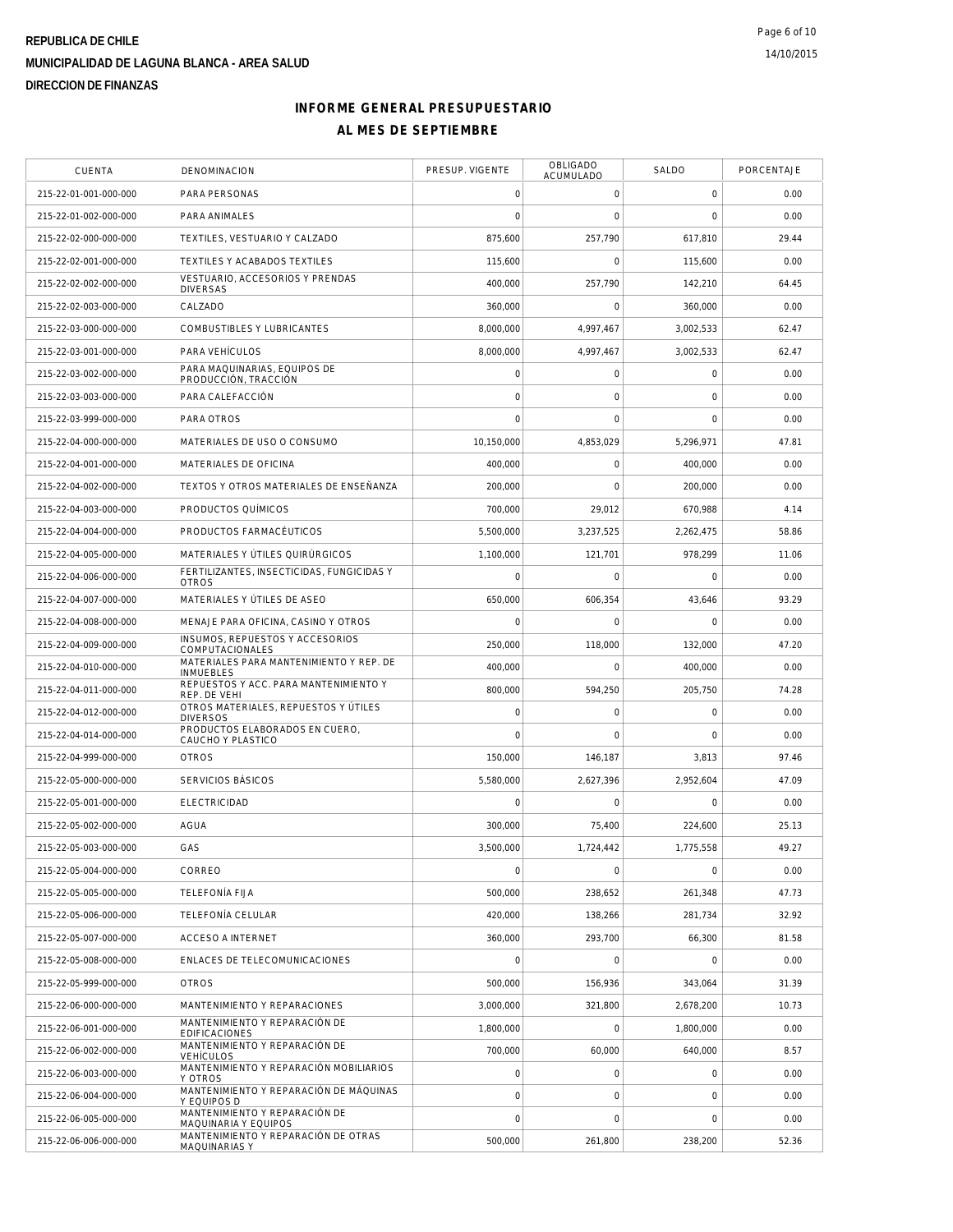| <b>CUENTA</b>         | DENOMINACION                                                 | PRESUP. VIGENTE | OBLIGADO<br>ACUMULADO | SALDO               | PORCENTAJE |
|-----------------------|--------------------------------------------------------------|-----------------|-----------------------|---------------------|------------|
| 215-22-06-007-000-000 | MANTENIMIENTO Y REPARACIÓN DE EQUIPOS<br><b>INFORMÁTICOS</b> | $\mathbf 0$     | $\mathbf 0$           | 0                   | 0.00       |
| 215-22-06-999-000-000 | <b>OTROS</b>                                                 | $\mathbf 0$     | $\mathbf 0$           | $\overline{0}$      | 0.00       |
| 215-22-07-000-000-000 | PUBLICIDAD Y DIFUSIÓN                                        | 400,000         | 74,970                | 325,030             | 18.74      |
| 215-22-07-001-000-000 | SERVICIOS DE PUBLICIDAD                                      | 200,000         | 74,970                | 125,030             | 37.49      |
| 215-22-07-002-000-000 | SERVICIOS DE IMPRESIÓN                                       | 200,000         | $\mathbf 0$           | 200,000             | 0.00       |
| 215-22-07-999-000-000 | <b>OTROS</b>                                                 | $\mathbf 0$     | $\mathbf 0$           | $\mathbf 0$         | 0.00       |
| 215-22-08-000-000-000 | SERVICIOS GENERALES                                          | 1,000,000       | 224,910               | 775,090             | 22.49      |
| 215-22-08-001-000-000 | SERVICIOS DE ASEO                                            | $\mathbf 0$     | $\mathsf O$           | $\mathbf 0$         | 0.00       |
| 215-22-08-002-000-000 | SERVICIOS DE VIGILANCIA                                      | $\mathbf 0$     | $\mathbf 0$           | $\mathbf 0$         | 0.00       |
| 215-22-08-003-000-000 | SERVICIOS DE MANTENCIÓN DE JARDINES                          | $\mathbf 0$     | $\mathsf{O}\xspace$   | $\mathbf 0$         | 0.00       |
| 215-22-08-004-000-000 | SERVICIOS DE MANTENCIÓN DE ALUMBRADO<br>PÚBLICO              | $\mathbf 0$     | $\mathbf 0$           | $\mathbf 0$         | 0.00       |
| 215-22-08-005-000-000 | SERVICIOS DE MANTENCIÓN DE SEMÁFOROS                         | $\circ$         | $\mathsf{O}\xspace$   | $\mathbf 0$         | 0.00       |
| 215-22-08-006-000-000 | SERVICIOS DE MANTENCIÓN DE<br>SEÑALIZACIONES DE TRÁNS        | $\mathbf 0$     | $\mathbf 0$           | 0                   | 0.00       |
| 215-22-08-007-000-000 | PASAJES, FLETES Y BODEGAJES                                  | 1.000.000       | 224,910               | 775,090             | 22.49      |
| 215-22-08-008-000-000 | SALAS CUNAS Y/O JARDINES INFANTILES                          | $\mathbf 0$     | $\mathsf O$           | $\mathbf 0$         | 0.00       |
| 215-22-08-009-000-000 | SERVICIOS DE PAGO Y COBRANZA                                 | $\mathbf 0$     | $\mathbf 0$           | $\mathbf 0$         | 0.00       |
| 215-22-08-010-000-000 | SERVICIOS DE SUSCRIPCION Y SIMILARES                         | $\circ$         | $\mathsf{O}\xspace$   | $\mathbf 0$         | 0.00       |
| 215-22-08-999-000-000 | <b>OTROS</b>                                                 | $\mathbf 0$     | $\mathsf O$           | $\mathbf 0$         | 0.00       |
| 215-22-09-000-000-000 | <b>ARRIENDOS</b>                                             | $\mathbf 0$     | $\mathsf{O}\xspace$   | $\mathbf 0$         | 0.00       |
| 215-22-09-001-000-000 | ARRIENDO DE TERRENOS                                         | $\circ$         | $\mathsf O$           | $\mathbf 0$         | 0.00       |
| 215-22-09-002-000-000 | ARRIENDO DE EDIFICIOS                                        | $\circ$         | $\mathsf{O}\xspace$   | $\mathbf 0$         | 0.00       |
| 215-22-09-003-000-000 | ARRIENDO DE VEHÍCULOS                                        | $\mathbf 0$     | $\mathsf{O}\xspace$   | $\mathbf 0$         | 0.00       |
| 215-22-09-004-000-000 | ARRIENDO DE MOBILIARIO Y OTROS                               | $\circ$         | $\mathbf 0$           | $\mathbf 0$         | 0.00       |
| 215-22-09-005-000-000 | ARRIENDO DE MÁQUINAS Y EQUIPOS                               | $\circ$         | $\mathsf O$           | $\mathbf 0$         | 0.00       |
| 215-22-09-006-000-000 | ARRIENDO DE EQUIPOS INFORMÁTICOS                             | $\mathbf 0$     | $\mathbf 0$           | 0                   | 0.00       |
| 215-22-09-999-000-000 | <b>OTROS</b>                                                 | $\Omega$        | $\mathbf 0$           | $\mathbf 0$         | 0.00       |
| 215-22-10-000-000-000 | SERVICIOS FINANCIEROS Y DE SEGUROS                           | 5,565,000       | 3,441,587             | 2,123,413           | 61.84      |
| 215-22-10-001-000-000 | GASTOS FINANCIEROS POR COMPRA Y VENTA<br>DE TÍTULOS Y        | $\mathbf 0$     | $\mathbf 0$           | 0                   | 0.00       |
| 215-22-10-002-000-000 | PRIMAS Y GASTOS DE SEGUROS                                   | 5,565,000       | 3,441,587             | 2,123,413           | 61.84      |
| 215-22-10-004-000-000 | <b>GASTOS BANCARIOS</b>                                      | $\mathbf 0$     | $\mathsf O$           | $\mathbf 0$         | 0.00       |
| 215-22-10-999-000-000 | <b>OTROS</b>                                                 | $\mathbf 0$     | $\mathsf O$           | 0                   | 0.00       |
| 215-22-11-000-000-000 | SERVICIOS TÉCNICOS Y PROFESIONALES                           | 1,200,000       | $\mathbf 0$           | 1,200,000           | 0.00       |
| 215-22-11-001-000-000 | <b>ESTUDIOS E INVESTIGACIONES</b>                            | $\mathbf 0$     | $\mathbf 0$           | $\mathbf 0$         | 0.00       |
| 215-22-11-002-000-000 | CURSOS DE CAPACITACIÓN                                       | 1,200,000       | $\mathbf 0$           | 1.200.000           | 0.00       |
| 215-22-11-003-000-000 | SERVICIOS INFORMÁTICOS                                       | $\mathbf 0$     | $\mathbf 0$           | $\mathbf 0$         | 0.00       |
| 215-22-11-999-000-000 | <b>OTROS</b>                                                 | $\mathbf 0$     | $\mathbf 0$           | $\mathbf 0$         | 0.00       |
| 215-22-12-000-000-000 | OTROS GASTOS EN BIENES Y SERVICIOS DE<br>CONSUMO             | 1,960,000       | 818,260               | 1,141,740           | 41.75      |
| 215-22-12-002-000-000 | <b>GASTOS MENORES</b>                                        | 960,000         | 205,973               | 754,027             | 21.46      |
| 215-22-12-003-000-000 | GASTOS DE REPRESENTACIÓN, PROTOCOLO Y<br>CEREMONIAL          | $\circ$         | $\mathsf O$           | $\mathbf 0$         | 0.00       |
| 215-22-12-004-000-000 | INTERESES, MULTAS Y RECARGOS                                 | $\mathbf 0$     | $\Omega$              | $\mathbf 0$         | 0.00       |
| 215-22-12-005-000-000 | DERECHOS Y TASAS                                             | 1,000,000       | 612,287               | 387,713             | 61.23      |
| 215-22-12-999-000-000 | <b>OTROS</b>                                                 | $\mathbf 0$     | $\mathsf O$           | $\mathbf 0$         | 0.00       |
| 215-23-00-000-000-000 | C X P PRESTACIONES DE SEGURIDAD SOCIAL                       | $\mathbf 0$     | $\mathsf{O}\xspace$   | $\mathsf{O}\xspace$ | 0.00       |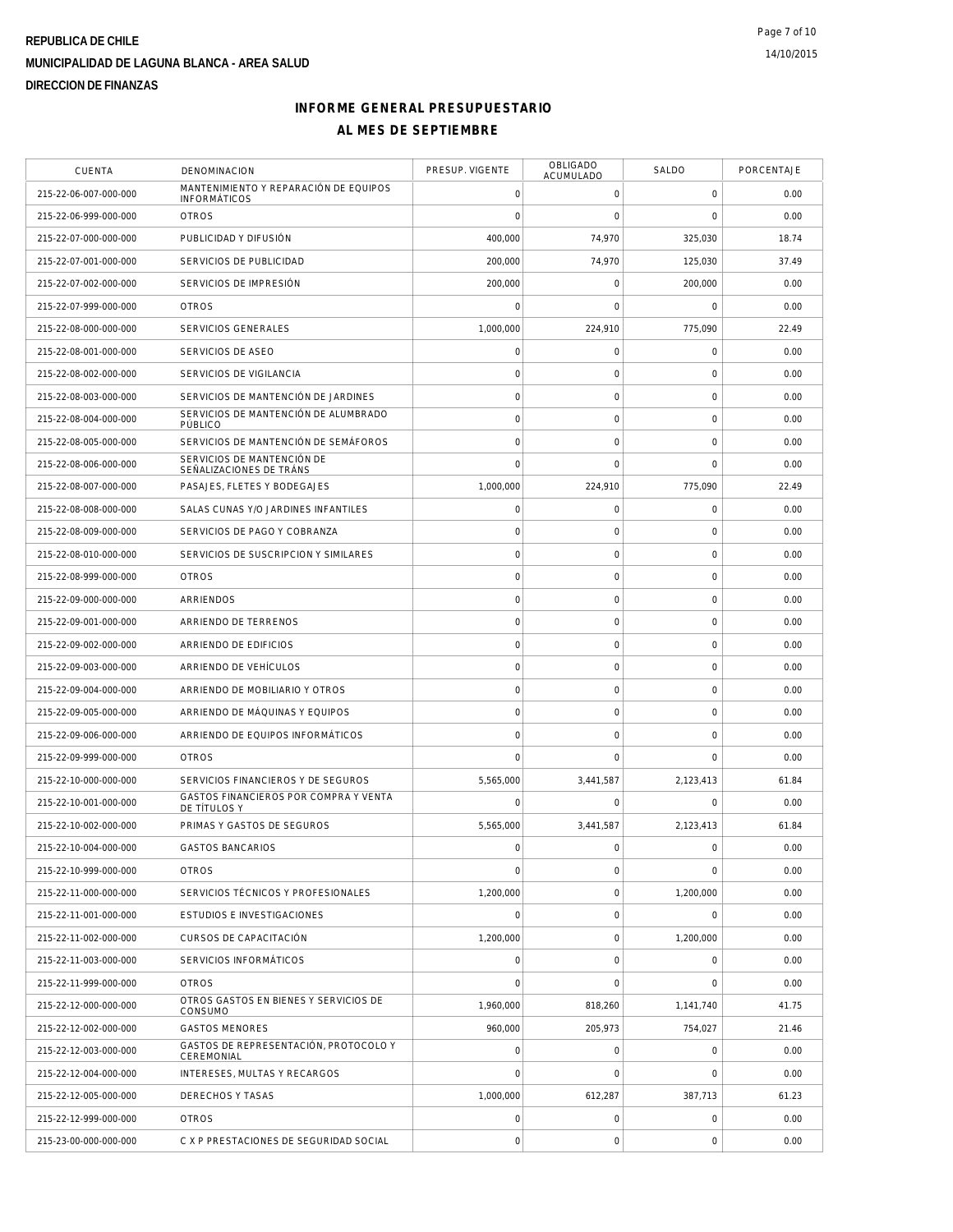| <b>CUENTA</b>         | DENOMINACION                                             | PRESUP. VIGENTE     | <b>OBLIGADO</b><br>ACUMULADO | SALDO               | PORCENTAJE |
|-----------------------|----------------------------------------------------------|---------------------|------------------------------|---------------------|------------|
| 215-23-01-000-000-000 | PRESTACIONES PREVISIONALES                               | $\mathsf O$         | $\mathbf 0$                  | 0                   | 0.00       |
| 215-23-01-004-000-000 | DESAHUCIOS E INDEMNIZACIONES                             | $\mathsf{O}\xspace$ | $\mathbf 0$                  | $\mathbf 0$         | 0.00       |
| 215-24-00-000-000-000 | C X P TRANSFERENCIAS CORRIENTES                          | $\mathsf{O}\xspace$ | $\mathsf{O}\xspace$          | $\mathbf 0$         | 0.00       |
| 215-24-01-000-000-000 | AL SECTOR PRIVADO                                        | $\mathsf{O}\xspace$ | $\mathbf 0$                  | $\mathbf 0$         | 0.00       |
| 215-24-01-001-000-000 | FONDOS DE EMERGENCIA                                     | $\mathsf{O}\xspace$ | $\mathbf 0$                  | $\mathbf 0$         | 0.00       |
| 215-24-01-002-000-000 | EDUCACIÓN - PERSONAS JURÍDICAS PRIVADAS,<br>ART. 13,     | $\mathsf O$         | $\mathsf{O}\xspace$          | $\mathbf 0$         | 0.00       |
| 215-24-01-003-000-000 | SALUD - PERSONAS JURÍDICAS PRIVADAS, ART.<br>13, D.F.    | $\mathsf{O}\xspace$ | $\mathsf{O}\xspace$          | $\mathsf{O}\xspace$ | 0.00       |
| 215-24-01-004-000-000 | ORGANIZACIONES COMUNITARIAS                              | $\mathsf{O}\xspace$ | $\mathsf{O}\xspace$          | $\mathbf 0$         | 0.00       |
| 215-24-01-005-000-000 | OTRAS PERSONAS JURÍDICAS PRIVADAS                        | $\mathsf{O}\xspace$ | $\mathsf{O}\xspace$          | $\mathbf 0$         | 0.00       |
| 215-24-01-006-000-000 | VOLUNTARIADO                                             | $\mathbf 0$         | $\mathsf{O}\xspace$          | $\mathbf 0$         | 0.00       |
| 215-24-01-007-000-000 | ASISTENCIA SOCIAL A PERSONAS NATURALES                   | $\mathsf{O}\xspace$ | $\mathbf 0$                  | $\mathbf 0$         | 0.00       |
| 215-24-01-008-000-000 | PREMIOS Y OTROS                                          | $\mathsf{O}\xspace$ | $\mathsf{O}\xspace$          | $\mathbf 0$         | 0.00       |
| 215-24-01-999-000-000 | OTRAS TRANSFERENCIAS AL SECTOR PRIVADO                   | $\mathsf O$         | 0                            | $\mathbf 0$         | 0.00       |
| 215-24-03-000-000-000 | A OTRAS ENTIDADES PÚBLICAS                               | $\mathsf{O}\xspace$ | $\mathbf 0$                  | $\mathbf 0$         | 0.00       |
| 215-24-03-001-000-000 | A LA JUNTA NACIONAL DE AUXILIO ESCOLAR Y<br><b>BECAS</b> | $\mathsf{O}\xspace$ | $\mathsf{O}\xspace$          | $\mathbf 0$         | 0.00       |
| 215-24-03-002-000-000 | A LOS SERVICIOS DE SALUD                                 | $\mathsf{O}\xspace$ | $\mathsf{O}\xspace$          | $\mathbf 0$         | 0.00       |
| 215-24-03-002-001-000 | MULTA LEY DE ALCOHOLES                                   | $\mathsf{O}\xspace$ | $\mathsf{O}\xspace$          | $\mathbf 0$         | 0.00       |
| 215-24-03-080-000-000 | A LAS ASOCIACIONES                                       | $\mathsf{O}\xspace$ | $\mathsf{O}\xspace$          | $\mathbf 0$         | 0.00       |
| 215-24-03-080-001-000 | A LA ASOCIACIÓN CHILENA DE<br>MUNICIPALIDADES            | $\mathsf{O}\xspace$ | $\mathsf{O}\xspace$          | $\mathbf 0$         | 0.00       |
| 215-24-03-080-002-000 | A OTRAS ASOCIACIONES                                     | $\mathsf{O}\xspace$ | $\mathsf{O}\xspace$          | $\mathbf 0$         | 0.00       |
| 215-24-03-090-000-000 | AL FONDO COMÚN MUNICIPAL - PERMISOS DE<br>CIRCULACIÓN    | $\mathsf{O}\xspace$ | $\mathsf{O}\xspace$          | $\mathbf 0$         | 0.00       |
| 215-24-03-090-001-000 | APORTE AÑO VIGENTE                                       | $\mathsf{O}\xspace$ | $\mathsf{O}\xspace$          | $\mathbf 0$         | 0.00       |
| 215-24-03-090-002-000 | APORTE OTROS AÑOS                                        | $\mathsf{O}\xspace$ | $\mathbf 0$                  | $\mathbf 0$         | 0.00       |
| 215-24-03-090-003-000 | INTERESES Y REAJUSTES PAGADOS                            | $\mathsf{O}\xspace$ | $\mathsf{O}\xspace$          | $\mathsf{O}\xspace$ | 0.00       |
| 215-24-03-091-000-000 | AL FONDO COMÚN MUNICIPAL - PATENTES<br>MUNICIPALES       | $\mathsf O$         | 0                            | $\mathsf{O}\xspace$ | 0.00       |
| 215-24-03-091-001-000 | APORTE AÑO VIGENTE                                       | $\mathsf{O}\xspace$ | $\mathsf{O}\xspace$          | $\mathbf 0$         | 0.00       |
| 215-24-03-091-002-000 | APORTE OTROS AÑOS                                        | $\mathsf{O}\xspace$ | $\mathsf{O}\xspace$          | $\mathbf 0$         | 0.00       |
| 215-24-03-091-003-000 | INTERESES Y REAJUSTES PAGADOS                            | $\mathsf O$         | $\mathbf 0$                  | $\mathbf 0$         | 0.00       |
| 215-24-03-092-000-000 | AL FONDO COMÚN MUNICIPAL - MULTAS                        | $\mathbf 0$         | $\mathbf 0$                  | $\mathbf 0$         | 0.00       |
| 215-24-03-092-001-000 | ART. 14, N° 6 LEY N° 19.695                              | $\mathsf O$         | $\mathsf{O}\xspace$          | $\mathbf 0$         | 0.00       |
| 215-24-03-099-000-000 | A OTRAS ENTIDADES PÚBLICAS                               | $\mathsf O$         | $\mathsf{O}\xspace$          | $\mathsf{O}\xspace$ | 0.00       |
| 215-24-03-100-000-000 | A OTRAS MUNICIPALIDADES                                  | $\mathsf O$         | $\mathbf 0$                  | $\mathbf 0$         | 0.00       |
| 215-24-03-101-000-000 | A SERVICIOS INCORPORADOS A SU GESTIÓN                    | $\mathsf{O}\xspace$ | $\mathsf{O}\xspace$          | $\mathbf 0$         | 0.00       |
| 215-24-03-101-001-000 | A EDUCACIÓN                                              | $\mathbf 0$         | $\mathsf{O}\xspace$          | $\mathbf 0$         | 0.00       |
| 215-24-03-101-002-000 | A SALUD                                                  | $\mathsf{O}\xspace$ | $\mathbf 0$                  | $\mathbf 0$         | 0.00       |
| 215-24-03-101-003-000 | A CEMENTERIOS                                            | $\mathsf{O}\xspace$ | $\mathsf{O}\xspace$          | $\mathbf 0$         | 0.00       |
| 215-25-00-000-000-000 | C X P INTEGROS AL FISCO                                  | $\mathsf O$         | 0                            | $\mathsf{O}\xspace$ | 0.00       |
| 215-25-01-000-000-000 | <b>IMPUESTOS</b>                                         | $\mathsf{O}\xspace$ | $\mathsf{O}\xspace$          | $\mathbf 0$         | 0.00       |
| 215-26-00-000-000-000 | C X P OTROS GASTOS CORRIENTES                            | $\mathsf{O}\xspace$ | $\mathsf{O}\xspace$          | $\mathbf 0$         | 0.00       |
| 215-26-01-000-000-000 | <b>DEVOLUCIONES</b>                                      | $\mathsf O$         | $\mathbf 0$                  | $\mathbf 0$         | 0.00       |
| 215-26-02-000-000-000 | COMPENSACIONES POR DAÑOS A TERCEROS<br>Y/O A LA PROPI    | $\mathbf 0$         | $\mathbf 0$                  | $\mathbf 0$         | 0.00       |
| 215-26-04-000-000-000 | APLICACIÓN FONDOS DE TERCEROS                            | $\mathsf O$         | $\mathsf O$                  | $\mathsf{O}\xspace$ | 0.00       |
| 215-26-04-001-000-000 | ARANCEL AL REGISTRO DE MULTAS DE<br>TRÁNSITO NO PAGAD    | $\mathsf{O}\xspace$ | $\mathsf{O}\xspace$          | $\mathsf{O}\xspace$ | 0.00       |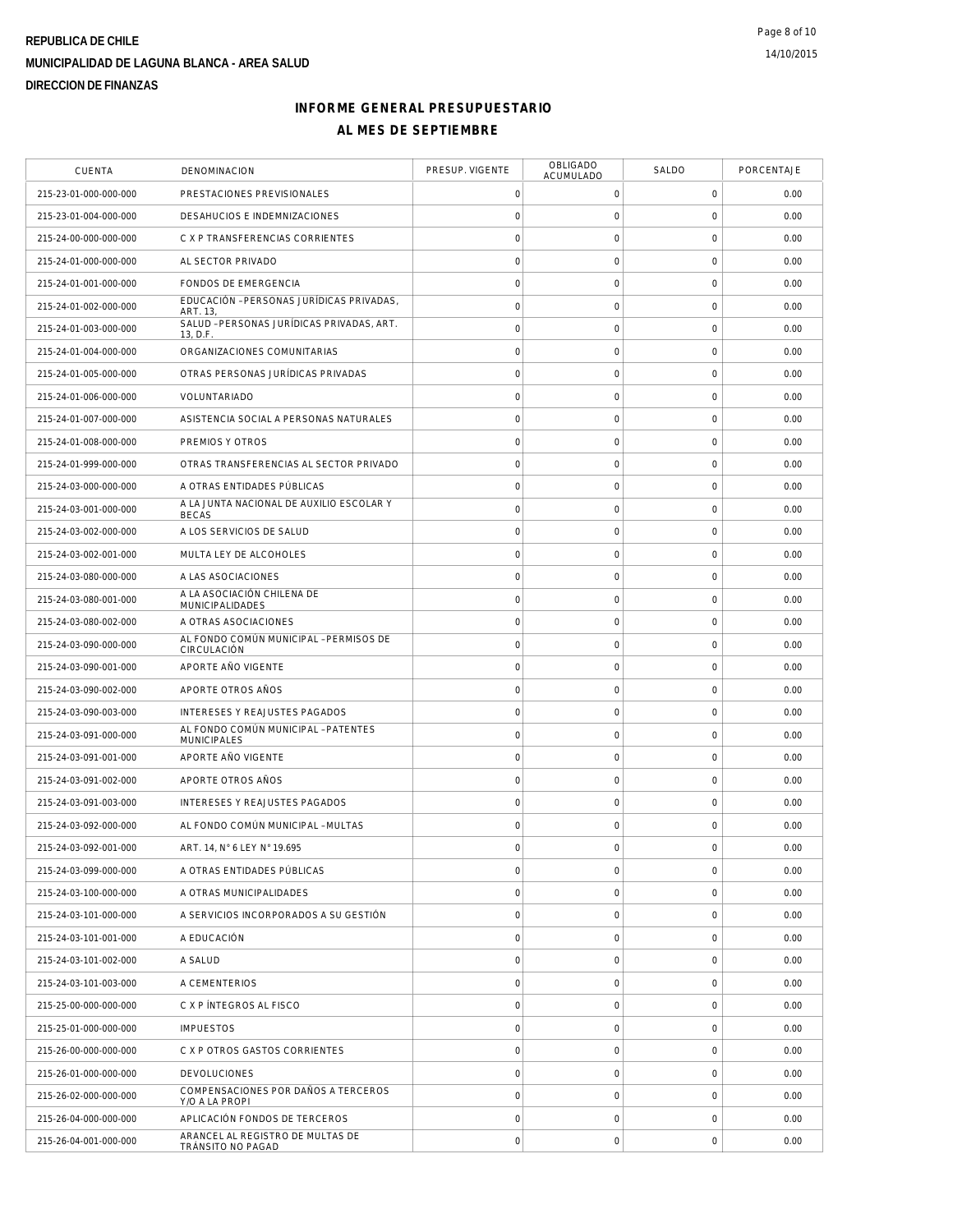| <b>CUENTA</b>         | DENOMINACION                                                | PRESUP. VIGENTE     | OBLIGADO<br>ACUMULADO | SALDO               | PORCENTAJE |
|-----------------------|-------------------------------------------------------------|---------------------|-----------------------|---------------------|------------|
| 215-26-04-999-000-000 | APLICACIÓN OTROS FONDOS DE TERCEROS                         | $\mathbf 0$         | $\mathbf 0$           | $\mathbf 0$         | 0.00       |
| 215-29-00-000-000-000 | C X P ADQUISICIÓN DE ACTIVOS NO<br><b>FINANCIEROS</b>       | 1,300,000           | 498,275               | 801,725             | 38.33      |
| 215-29-01-000-000-000 | <b>TERRENOS</b>                                             | $\mathbf 0$         | $\boldsymbol{0}$      | 0                   | 0.00       |
| 215-29-02-000-000-000 | <b>EDIFICIOS</b>                                            | $\mathbf 0$         | $\mathsf{O}\xspace$   | $\mathbf 0$         | 0.00       |
| 215-29-03-000-000-000 | <b>VEHÍCULOS</b>                                            | $\mathbf 0$         | $\mathsf{O}\xspace$   | $\mathbf 0$         | 0.00       |
| 215-29-04-000-000-000 | MOBILIARIO Y OTROS                                          | $\mathbf 0$         | $\mathbf 0$           | $\mathbf 0$         | 0.00       |
| 215-29-05-000-000-000 | MÁQUINAS Y EQUIPOS                                          | 1,300,000           | 498,275               | 801,725             | 38.33      |
| 215-29-05-001-000-000 | MÁQUINAS Y EQUIPOS DE OFICINA                               | $\mathbf 0$         | $\mathsf{O}\xspace$   | $\mathbf 0$         | 0.00       |
| 215-29-05-002-000-000 | MAQUINARIAS Y EQUIPOS PARA LA<br>PRODUCCIÓN                 | $\Omega$            | $\mathbf 0$           | 0                   | 0.00       |
| 215-29-05-999-000-000 | <b>OTRAS</b>                                                | 1,300,000           | 498,275               | 801,725             | 38.33      |
| 215-29-06-000-000-000 | EQUIPOS INFORMÁTICOS                                        | $\mathsf{O}\xspace$ | $\mathsf{O}\xspace$   | $\mathbf 0$         | 0.00       |
| 215-29-06-001-000-000 | EQUIPOS COMPUTACIONALES Y PERIFÉRICOS                       | $\mathbf 0$         | $\mathsf{O}\xspace$   | $\mathbf 0$         | 0.00       |
| 215-29-06-002-000-000 | EQUIPOS DE COMUNICACIONES PARA REDES<br><b>INFORMÁTICAS</b> | $\mathbf 0$         | $\mathsf{O}\xspace$   | $\mathbf 0$         | 0.00       |
| 215-29-07-000-000-000 | PROGRAMAS INFORMÁTICOS                                      | $\circ$             | $\mathsf{O}\xspace$   | $\mathbf 0$         | 0.00       |
| 215-29-07-001-000-000 | PROGRAMAS COMPUTACIONALES                                   | $\mathbf 0$         | $\mathsf{O}\xspace$   | 0                   | 0.00       |
| 215-29-07-002-000-000 | SISTEMA DE INFORMACIÓN                                      | $\mathbf 0$         | $\mathsf{O}\xspace$   | $\mathbf 0$         | 0.00       |
| 215-29-99-000-000-000 | OTROS ACTIVOS NO FINANCIEROS                                | $\circ$             | $\mathsf{O}\xspace$   | $\mathbf 0$         | 0.00       |
| 215-30-00-000-000-000 | C X P ADQUISICIÓN DE ACTIVOS FINANCIEROS                    | $\mathbf 0$         | $\mathsf{O}\xspace$   | $\mathsf{O}\xspace$ | 0.00       |
| 215-30-01-000-000-000 | COMPRA DE TÍTULOS Y VALORES                                 | $\circ$             | $\mathsf{O}\xspace$   | $\mathbf 0$         | 0.00       |
| 215-30-01-001-000-000 | DEPÓSITOS A PLAZO                                           | $\mathbf 0$         | $\mathbf 0$           | $\mathbf 0$         | 0.00       |
| 215-30-01-003-000-000 | <b>CUOTAS DE FONDOS MUTUOS</b>                              | $\mathbf 0$         | $\mathsf{O}\xspace$   | $\mathbf 0$         | 0.00       |
| 215-30-01-999-000-000 | <b>OTROS</b>                                                | $\circ$             | $\mathsf{O}\xspace$   | $\mathbf 0$         | 0.00       |
| 215-30-02-000-000-000 | COMPRA DE ACCIONES Y PARTICIPACIONES DE<br>CAPITAL          | $\circ$             | $\mathsf{O}\xspace$   | $\mathbf 0$         | 0.00       |
| 215-30-99-000-000-000 | OTROS ACTIVOS FINANCIEROS                                   | $\mathbf 0$         | $\mathsf{O}\xspace$   | $\mathbf 0$         | 0.00       |
| 215-31-00-000-000-000 | C X P INICIATIVAS DE INVERSIÓN                              | $\mathbf 0$         | $\mathsf{O}\xspace$   | $\mathbf 0$         | 0.00       |
| 215-31-01-000-000-000 | <b>ESTUDIOS BÁSICOS</b>                                     | $\mathbf 0$         | $\mathsf O$           | $\mathbf 0$         | 0.00       |
| 215-31-01-001-000-000 | <b>GASTOS ADMINISTRATIVOS</b>                               | $\mathbf 0$         | $\mathsf O$           | $\mathbf 0$         | 0.00       |
| 215-31-01-002-000-000 | CONSULTORÍAS                                                | $\circ$             | $\mathsf{O}\xspace$   | $\mathbf 0$         | 0.00       |
| 215-31-02-000-000-000 | <b>PROYECTOS</b>                                            | $\mathbf 0$         | $\mathsf O$           | $\mathbf 0$         | 0.00       |
| 215-31-02-001-000-000 | <b>GASTOS ADMINISTRATIVOS</b>                               | $\mathbf 0$         | $\mathbf 0$           | $\mathbf 0$         | 0.00       |
| 215-31-02-002-000-000 | CONSULTORÍAS                                                | $\mathbf 0$         | $\mathsf O$           | $\mathbf 0$         | 0.00       |
| 215-31-02-003-000-000 | <b>TERRENOS</b>                                             | $\mathbf 0$         | $\mathsf O$           | $\mathbf 0$         | 0.00       |
| 215-31-02-004-000-000 | OBRAS CIVILES                                               | $\mathbf 0$         | $\boldsymbol{0}$      | $\mathsf{O}\xspace$ | 0.00       |
| 215-31-02-005-000-000 | <b>EQUIPAMIENTO</b>                                         | $\mathsf{O}\xspace$ | $\mathsf O$           | $\mathsf{O}\xspace$ | 0.00       |
| 215-31-02-006-000-000 | <b>EQUIPOS</b>                                              | $\mathbf 0$         | $\mathsf O$           | $\mathbf 0$         | 0.00       |
| 215-31-02-007-000-000 | <b>VEHÍCULOS</b>                                            | $\circ$             | $\mathsf O$           | $\mathbf 0$         | 0.00       |
| 215-31-02-999-000-000 | OTROS GASTOS                                                | $\mathbf 0$         | $\mathsf{O}\xspace$   | $\mathbf 0$         | 0.00       |
| 215-32-00-000-000-000 | C X P PRÉSTAMOS                                             | $\mathbf 0$         | $\mathsf O$           | $\mathbf 0$         | 0.00       |
| 215-32-02-000-000-000 | <b>HIPOTECARIOS</b>                                         | $\mathbf 0$         | 0                     | $\mathsf{O}\xspace$ | 0.00       |
| 215-32-06-000-000-000 | POR ANTICIPOS A CONTRATISTAS                                | $\mathbf 0$         | $\mathsf{O}\xspace$   | $\mathbf 0$         | 0.00       |
| 215-32-07-000-000-000 | POR ANTICIPOS POR CAMBIO DE RESIDENCIA                      | $\mathbf 0$         | $\mathsf O$           | $\mathsf{O}\xspace$ | 0.00       |
| 215-32-09-000-000-000 | POR VENTAS A PLAZO                                          | $\mathbf 0$         | $\mathsf O$           | $\mathbf 0$         | 0.00       |
| 215-33-00-000-000-000 | C X P TRANSFERENCIAS DE CAPITAL                             | $\circ$             | $\mathsf{O}\xspace$   | $\mathbf 0$         | 0.00       |